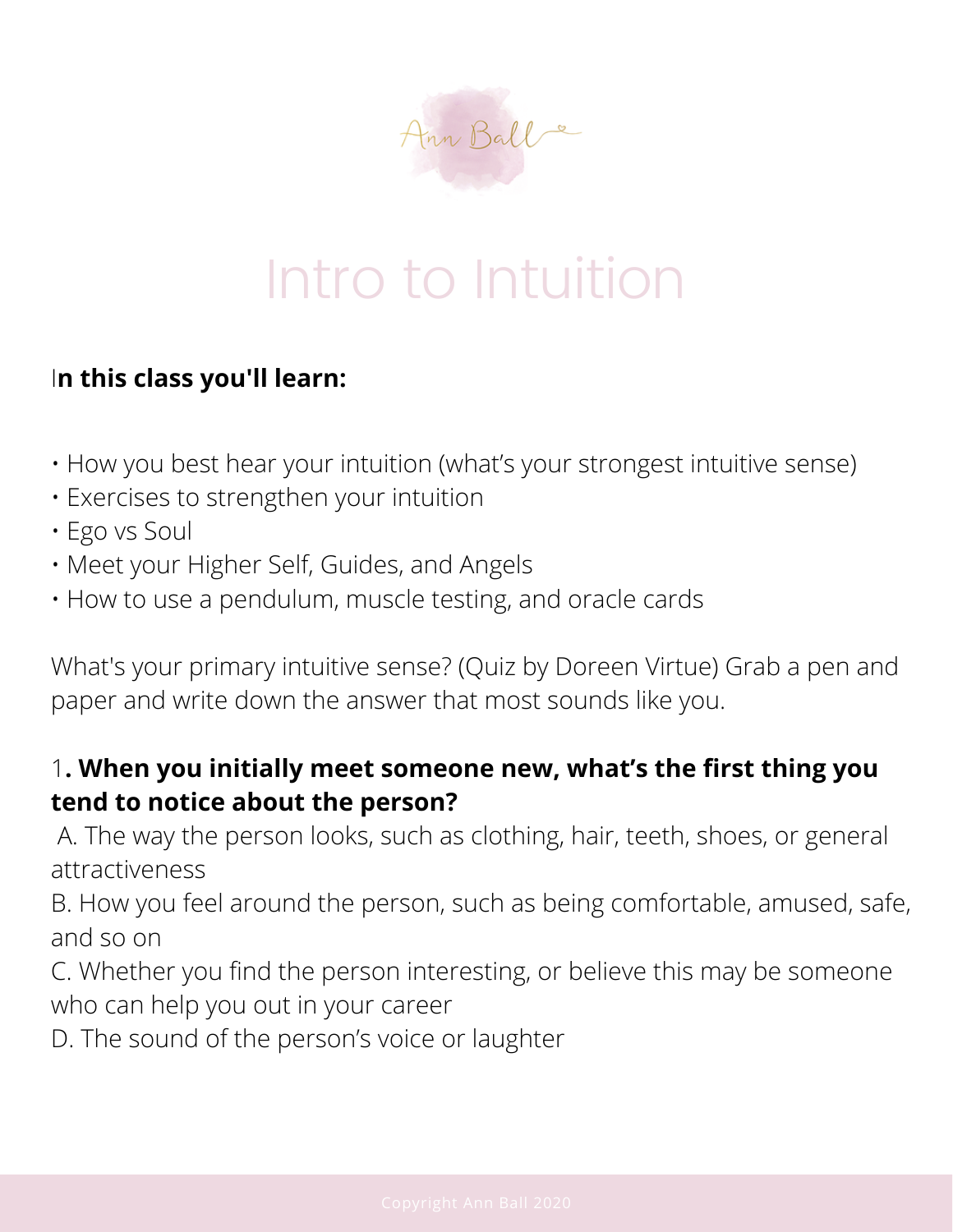## **2. Think back on a vacation you took. What stands out most in your memory?**

A. The beautiful sights of nature, the architecture, or something that you witnessed

B. The peaceful, romantic, restful, or exhilarating feelings associated with the trip

C. The important and interesting cultural and/or historical information that you learned while travelling

D. The sweet silence, the crashing surf, the chirping birds, the rustling leaves, music, or some other sound

## **3. Recall a movie that you truly enjoyed. When you think of that film, what comes to mind first?**

A. The attractive actors and actresses, the lighting, the costumes, or the scenery

B. The way the movie made you laugh, cry, or moved you in some other regard

C. The interesting plot, or the life lessons that you or the movie's characters learned during the story

D. The musical score or the sound of the actors' and actresses' voices

### **4. Think back to your favourite memory as a child. Whatever memory comes to mind. What stands out about this memory?**

A. Where you were, the clothes you were wearing, the scenery.

- B. How you felt, maybe carefree, light, happy
- C. What you learnt from this experience, your takeaways.

D. The sound of your moms voice or your friends laughter, the sound of this memory.

Take note of your answers. Most likely you've answered two or three questions with the same letter. Here's what they mean.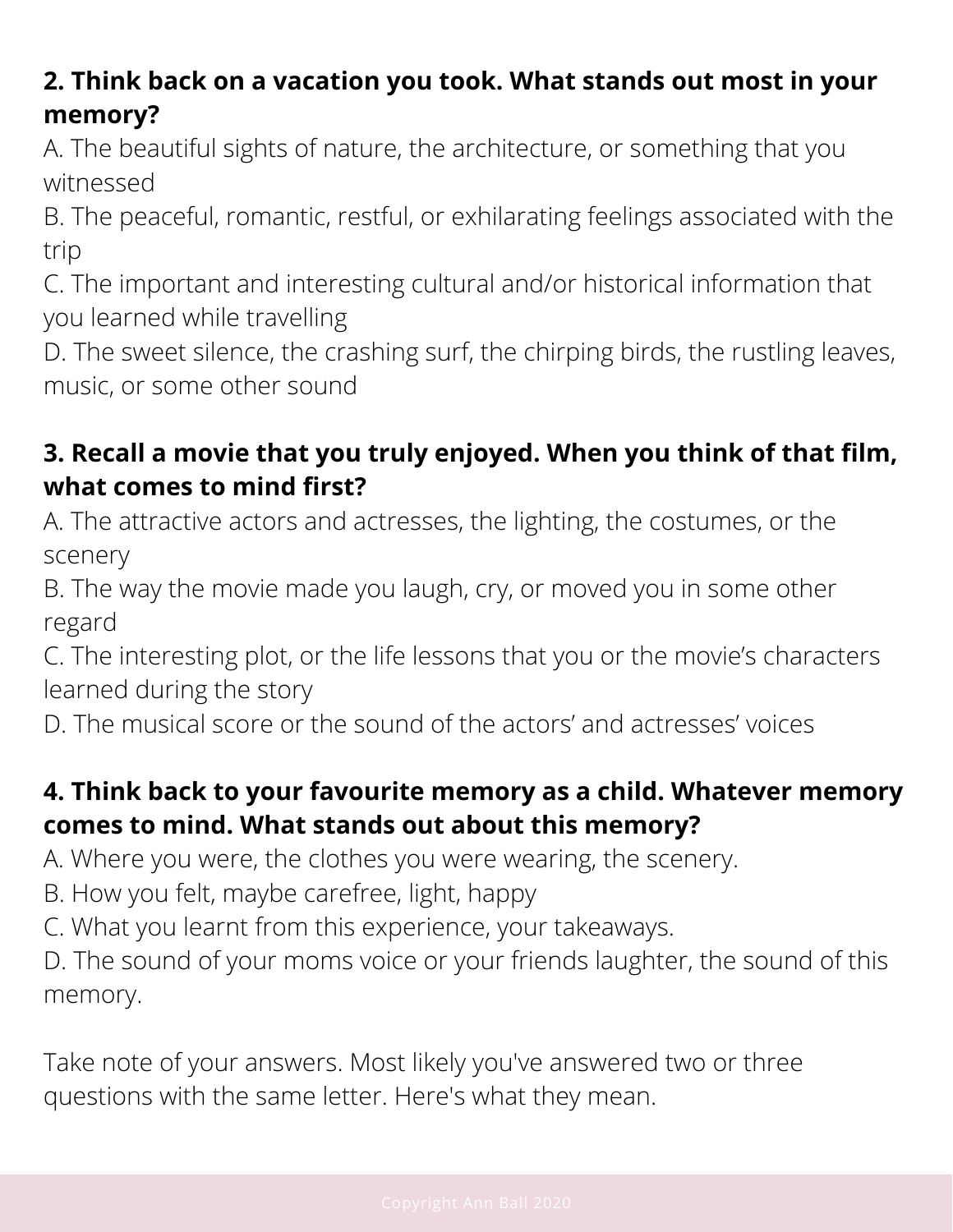**Mostly "a" answers signify clairvoyance.** Which means clear seeing. You're a highly visual person and are likely to notice how people, places, and even meals look before you focus on anything else. You're probably very artistic; or if you're not creative in this way, you have an excellent eye for putting together wardrobes, interior design, and such. Visual harmony is important to you, and you appreciate anything that's pleasing to the eye. You probably see sparkling or flashing lights when angels move around you, and you've most likely seen a departed loved one out of the corner of your eye before. You have mental visions of possibilities, and you have the ability to put these intentions into action.Your angels and guides speak to you through mental images; signs that you witness with your physical eyes (anything that's meaningful that you see); repeating number sequences (such as 111, 444, and so on); finding coins; seeing butterflies, birds, and colors around people; and other visual means. Trust these visions—they're your guides way of speaking to you! You receive your guidance through mental images (visualizations) or dreams. You've most likely been doing this your whole life so you probably think it's normal. You might be a daydreamer and escaping to places in your minds eye. To strengthen this sense, practice visualizing. Maybe how you want to decorate a room in your home, visualize your dream vacation, and practice visual meditations. Maybe when you're chatting with people you will get a visualization of something, share it with them even if it sounds odd. It usually makes sense to the other person.

**Mostly "b" answers signify clairsentience**. Clear feeling You interact with the world through your physical and emotional feelings. You're highly sensitive and may have difficulty dealing with crowds, which can include driving on busy streets and freeways. You sometimes confuse others' feelings for your own. You're very compassionate, and often feel the pain of those around you (sometimes unknowingly). You may overeat or indulge in other addictions to deal with overwhelming feelings. You want to help others to feel happy, and may become a professional helper or form relationships with people who need assistance.You've been teased for being "too sensitive," yet your sensitivity has made you a delicate receiving instrument for intuitive guidance. Your angels speak to you through your heart and body. You feel joy as an indicator that you're on the right path; dread as a sign that changes and healing are necessary; and fatigue as a clue that you need to take time for rest, play, and self-care.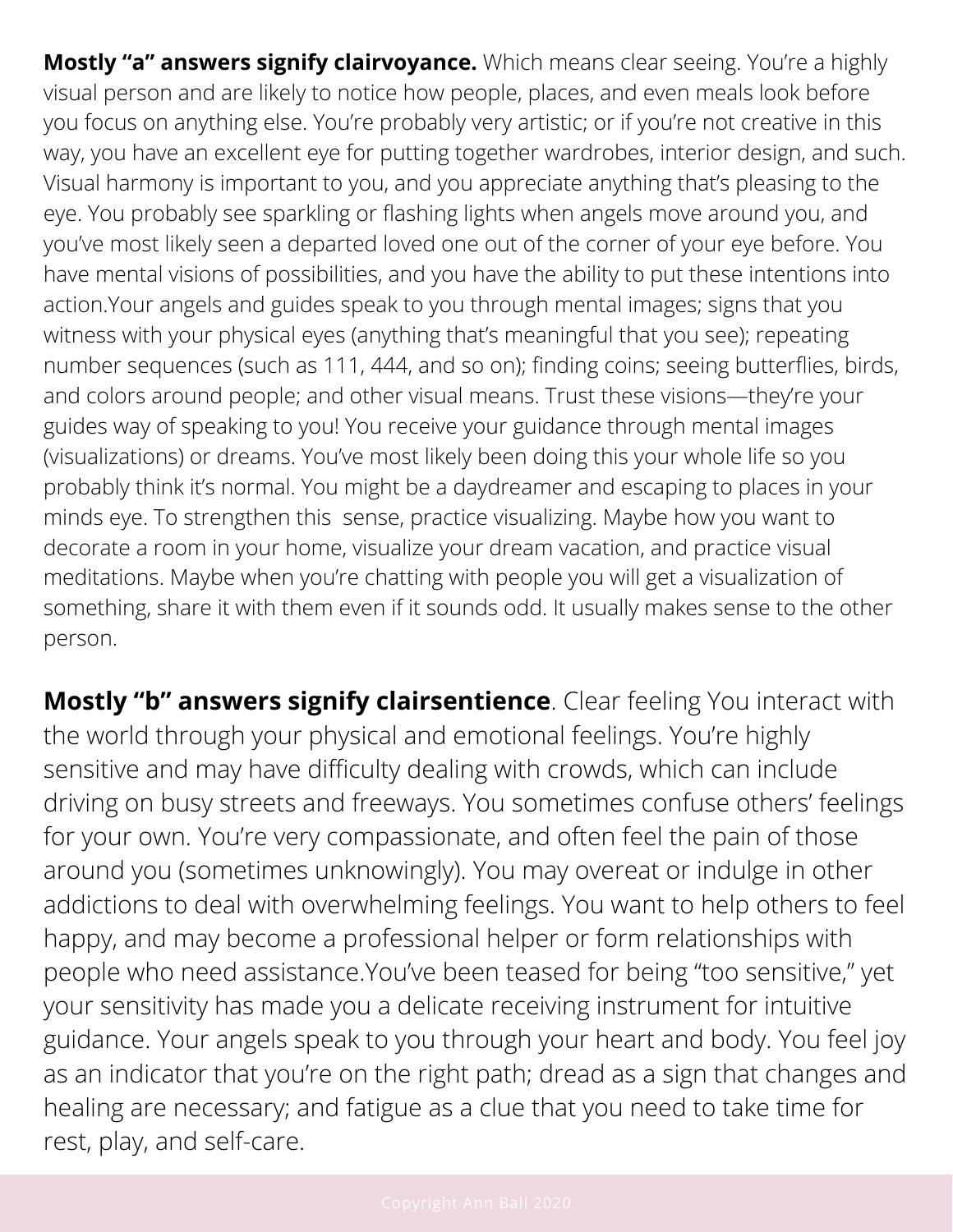you can tell whether a person is trustworthy or not, and your gut feelings are accurate. You feel air-pressure and temperature changes when communicating with the spirit world, can sense the presence of angels or departed loved ones, and sometimes feel angels brushing your skin or hair. Don't write these sensations off as being "just feelings"—they're how Heaven speaks to you! You have a strong "gut feeling" Pay attention to how you feel around different people and places. You can strengthen this clair by noticing how you feel throughout the day and can benefit from clearing your energy regularly. You often know how people are feeling before they do. You can begin to practice using this clair by asking friends and loved ones if they feel when you notice your energy and emotions change around them. Sometimes we hold on to others emotions if this is our primary clair and a good exercise to use is "return to sender with love, light, consciousness, and healing"

**Mostly "c" answers signify claircognizance.** Clear Knowing. You're an intellectual who receives direct communication through ideas and revelations. You often know facts (both trivial and important) without having read or heard anything about a particular subject before, as if Universe has downloaded the information directly into your brain. You're not comfortable with small talk, and prefer deeper and more profound discussions. You may feel uneasy around people, except in one-on-one situations involving a subject of interest to you. You've most likely been teased for being a "know-itall." You may be skeptical about angels and psychic abilities, unless you've had a dramatic lifesaving experience that you can't explain away.Your angels speak to you through wordless impressions that you receive in your mind. You're able to mentally ask for information or help and receive it as Divine instructions that suddenly appear in your thoughts. You receive brilliant ideas for inventions, teachings, and businesses that shouldn't be ignored. The "Aha" moments are clues to when you're connecting with your angels. As a claircognizant, you tend to assume that your knowledge is common information. It isn't—it's Heaven's way of answering your prayers and speaking to you! With claircognizance it's an inner knowing, a gut feeling, you don' t know how you know but you just do. You may have experienced an I KNEW IT feeling throughout your life, start to notice when this happens and pay attention to these inner knowings, especially when you meet new people, you might think your judgemental but you have a good sense of character.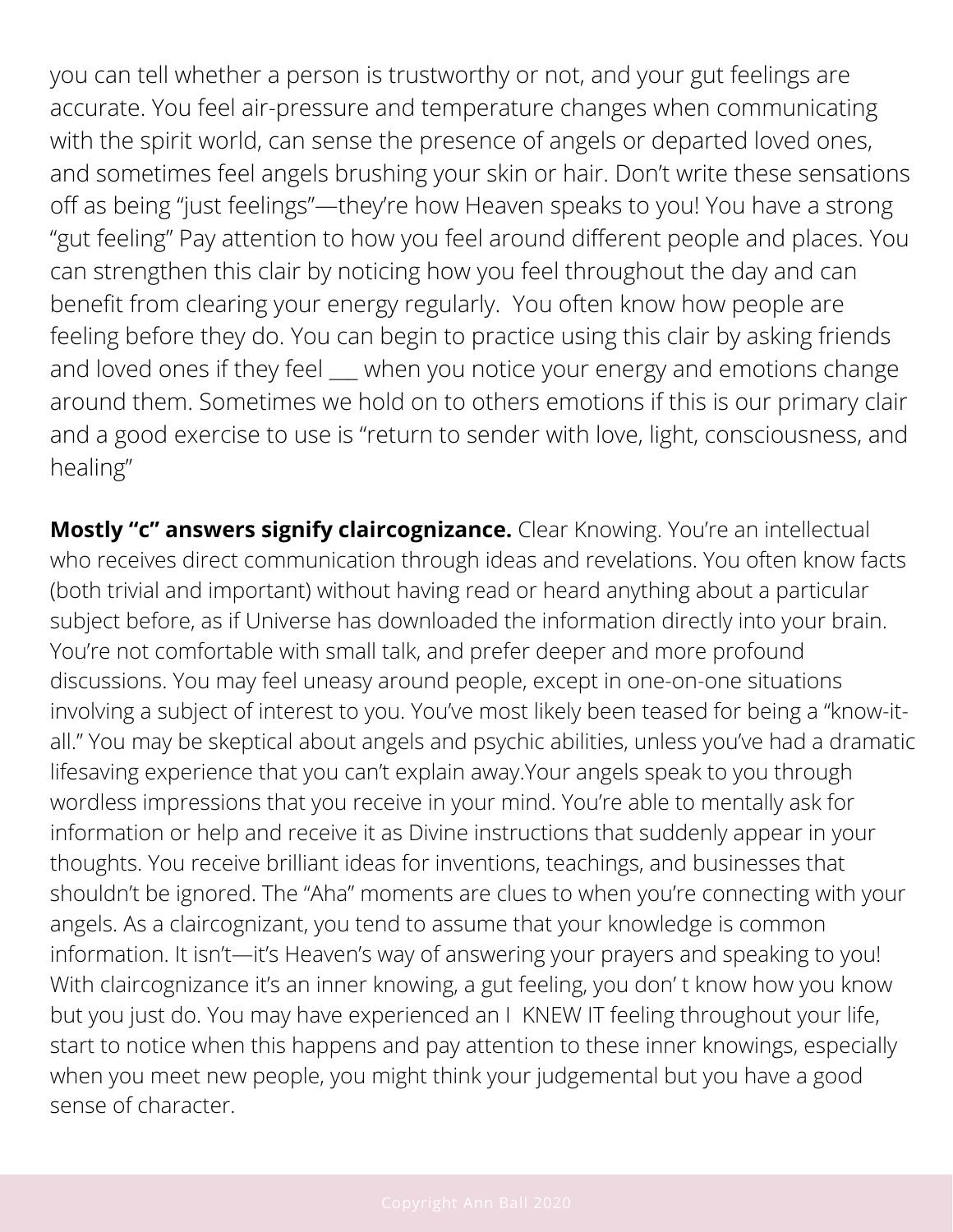**Mostly "d" answers signify clairaudience. Clear Hearing.** You're very sensitive to noise, and you're the first one to cringe at off-key notes or other unpleasant sounds. You can remember song melodies in much the same way that someone with a photographic memory can recall material they've read. It's best if you use earplugs when travelling, as sensitivity to noise makes it difficult for you to sleep or relax on airplanes and in hotel rooms. For the same reason, you avoid the first few rows at loud concerts. When you use alarm clocks, you prefer waking to soft music on the radio rather than loud buzzing sounds.Your angels speak to you with words that you hear inside or outside your mind. During emergencies, a loud voice outside of one ear warns you of danger. The voice of Heaven, unlike an auditory hallucination, is always loving, to the point, and inspiring—even when it asks you to do something heroic, or function beyond what you believe are your capacities. You're likely to hear celestial music and your name being called in the morning. You'll hear guidance like it's your own inner voice. Most of the time it won't be a loud or obvious conversation unless it's an emergency. To strengthen your clairaudience practice listening, to sounds in your environment, songs, conversations, truly listen. You can receive guidance by asking questions when you're in a relaxed state like the bath or shower, pay attention to any voices in your head (again that will often sound like your own)

#### **To connect with your intuition, guides, and angels:**

Before you begin find a comfortable spot where it's quiet. Take some deep clearing breaths 3x to get centred Set the intention to connect with your Guides (of the highest white light), Angels, .and higher self. Ask for only positive and loving energies to surround and uplift you today. Ask for your ego to be set aside and your angels, guides, and higher self to come through and share the messages you are most needing to hear today easily, accurately, and joyfully. Begin to use any of the exercises below.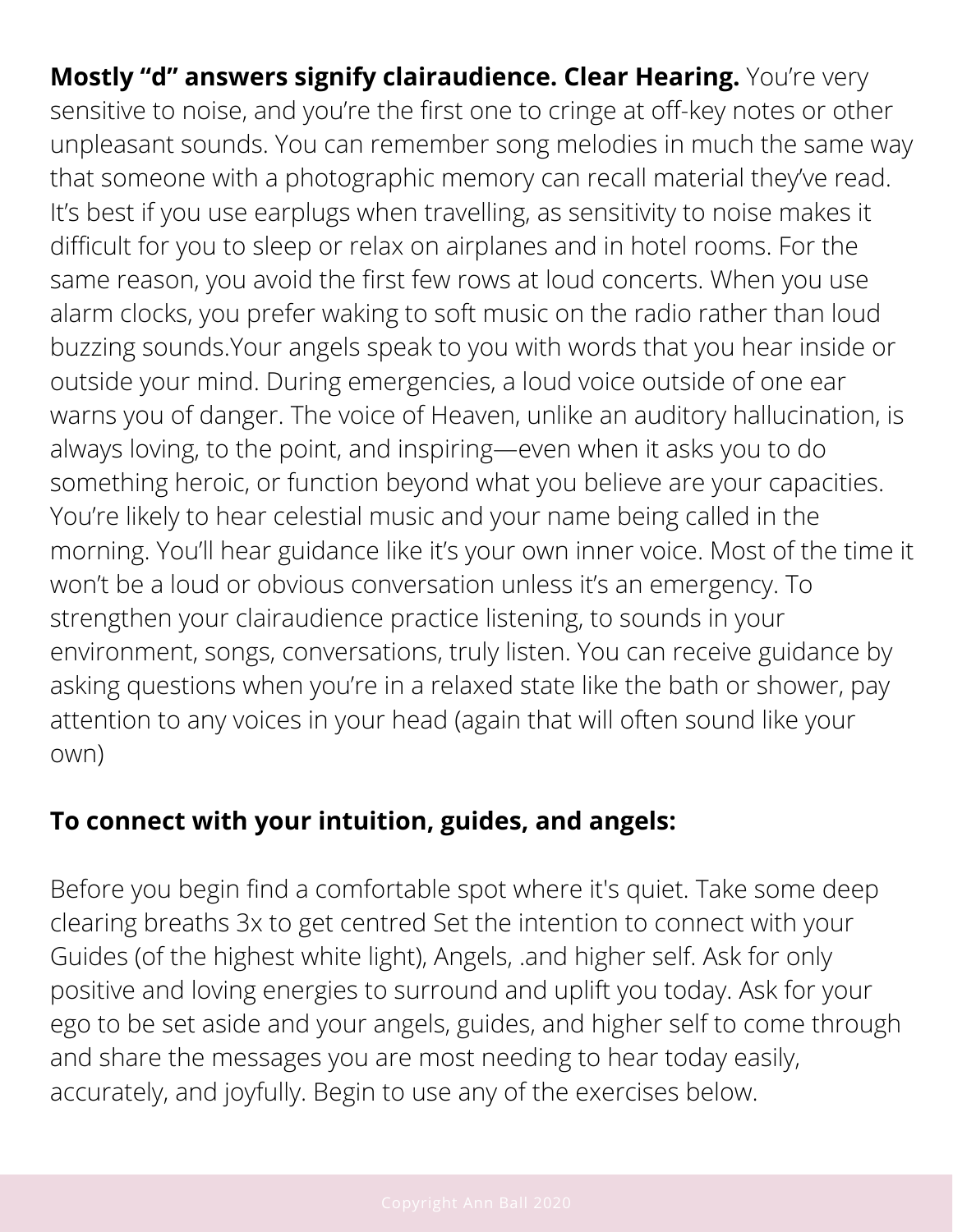## **Exercises to strengthen your Intuition:**

**Ask questions -** When I connect to my intuition, guides, and angels I find one of the easiest ways is to just ask questions. It's like your having a conversation with your soul but of course it isn't physically in front of you to answer. Instead your intuition comes through internally as a vision (minds eye), feeling, knowing(gut instinct), or hearing (like your own voice talking to you) usually I find it comes through more than one sense and if you're having a hard time hearing your intuition you can ask for it to come through a difference sense or for clarity.

**Meditate and bring in questions -** Meditaiton helps quiet the mind to easily receive the guidance you're needing. One of my favourite ways to get guidance is to ask a question or two before my meditation and then receive the guidance during the meditation. One tip I have with this is to let go of the outcome, sometimes I'll get the guidance in that moment, sometimes it takes a day or two. Just TRUST that it's on its way. Again the guidance will come through as a vision, feeling, knowing, or hearing.

**Ask the Universe for a sign** This is a great exercises for the big decisions you're having a hard time making and can't get out of your head to get clarity. To do this ask the universe if you're meant to \_\_(insert decision) to see a\_\_\_ (whatever object comes to mind) by the end of the day. If you see your sign it's a yes, if not it's a no.

**Body yes/no** - Another great way to hear your intuition is to use your body! Close your eyes take a deep breath, then ask your body to show you what a yes feels like, notice any sensations you feel, then ask your body what a no feels like, again noticing any sensations in the body. With this technique always begin by asking questions that you know are a yes and work your way up to questions you kind of know, you don't know but don't have a lot invested in, and then when you feel comfortable with the process ask yourself the question that you really want to know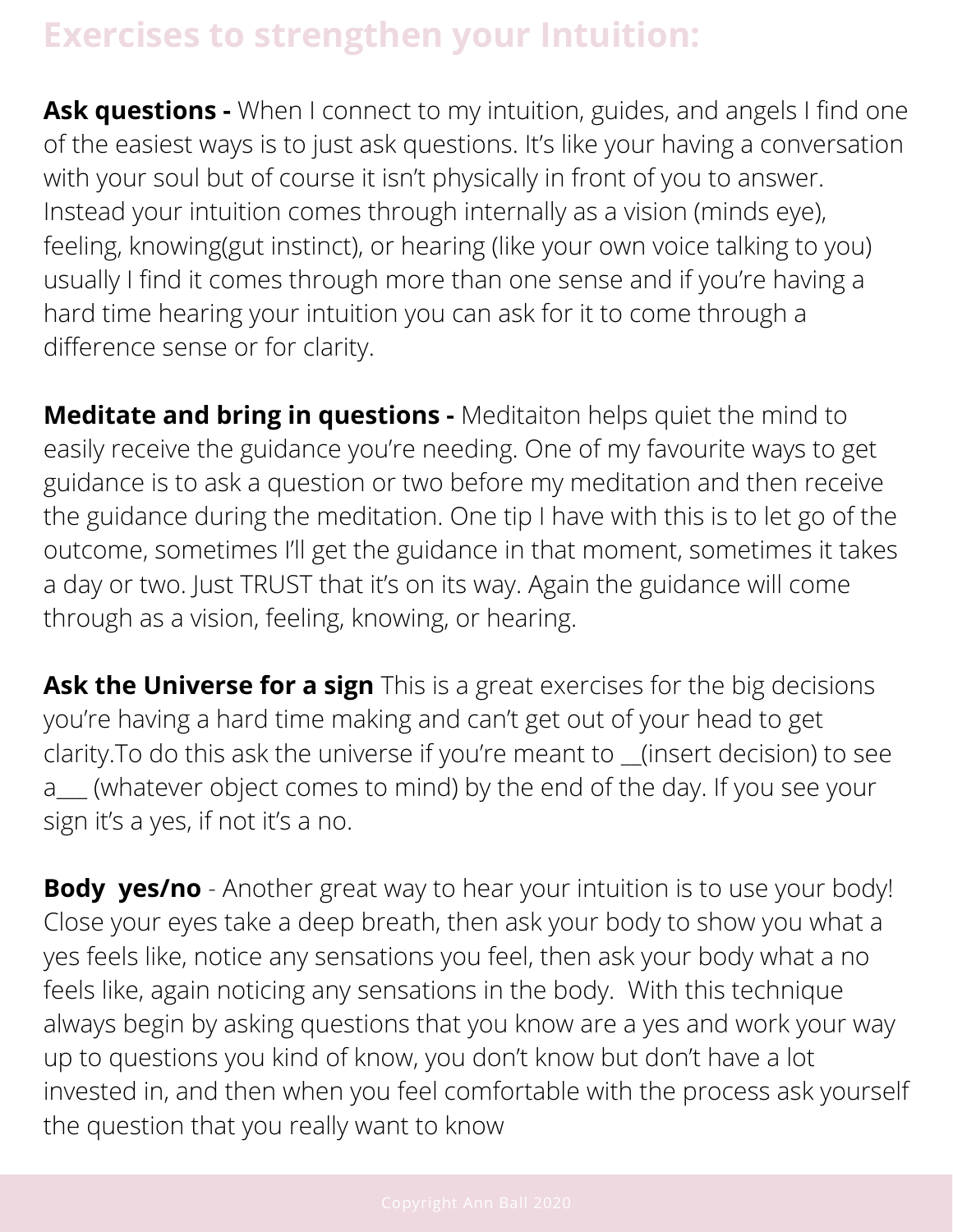## **Exercises to strengthen your Intuition cont'd:**

**Automatic Writing -** This is one of my favourite ways to connect to my intuition and guides. Grab a piece of paper and pen then begin to ask questions and allow whatever guidance to come through. Write from your heart to your paper, by passing the brain. It helps to close your eyes and just let it flow out.

## **Ego Vs Soul**

Your ego is here to protect you and keep you safe but a lot of the time it gets in the way of you living your souls purpose and dreams. Your ego is the version of yourself that identifies with your roles, things, and how you would describe yourself when someone asks who you are. Your intuition is your soul, the part of you that's wise and ever knowing and your core being. You know it's your ego when you get inspiration for something and then your ego comes in shortly after saying "ya but I can't do that because\_\_" it may seem logical but it doesn't make it true. Your ego is fear, and your intuition is always love. Even if your intuition says no it will be in a loving way like not right now or something better is on the way. Your intuition usually speaks to you during moments of quiet like in the bath, shower, or before bed. Your ego is always living in the past or the future, while your intuition is in the present. Here are some more characteristics:

Fear Love Judgemental and accepting and accepting Victim – blames others Takes responsibility Creates Conflict **Forgives Forgives** Complains **Grateful** Past/future focused Past/future focused Feels inferior/superior The Community Changes in Knows we are all one Stressed and worried about the future Trusts in the divine Head/mind based awareness Theart-based awareness

#### **Ego Soul**

**When connecting to your intuition always ask for your ego to be set aside and your higher self to come through. You can also imagine the dial of your ego being turned down.**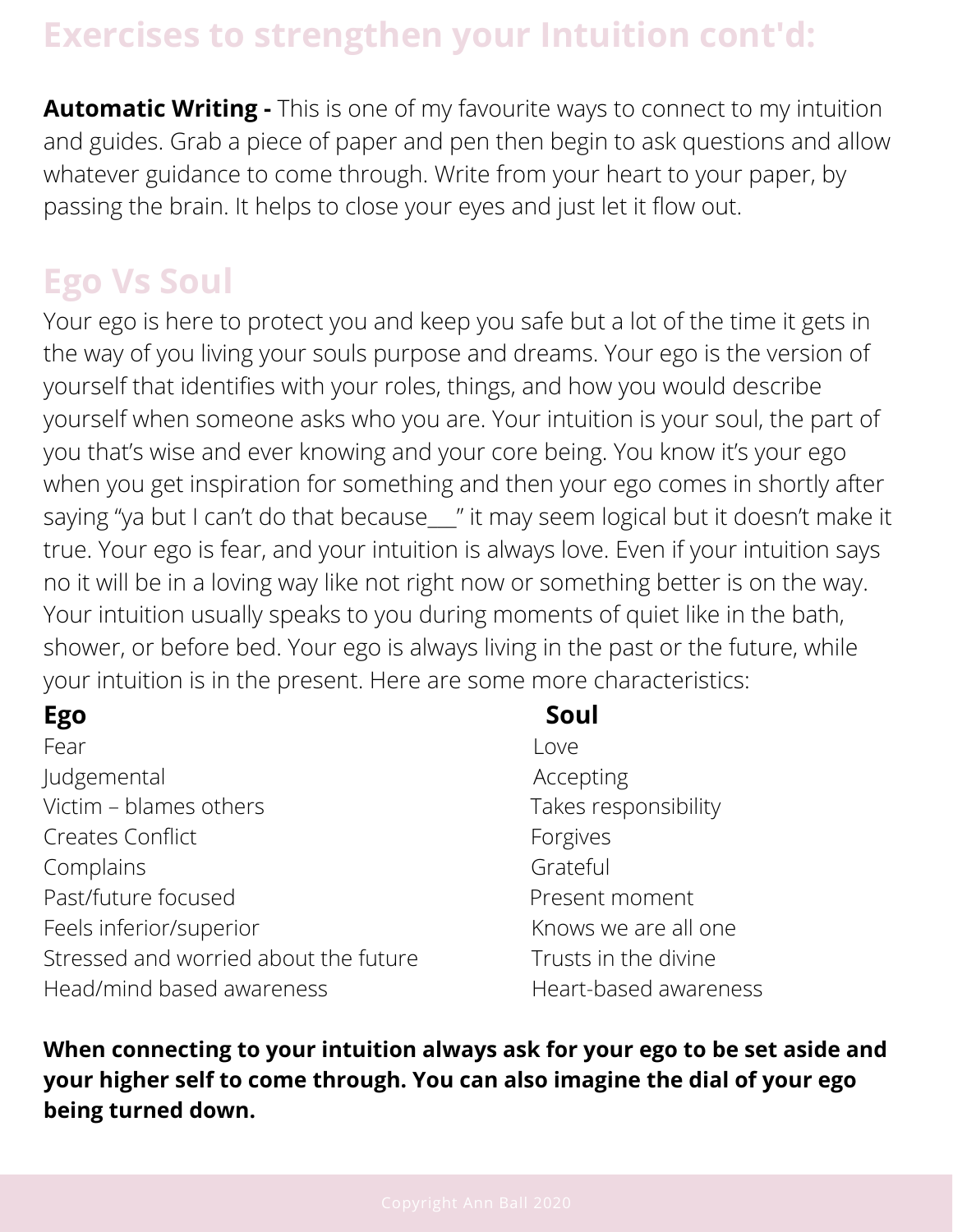## **Ways to increase your intuition:**

- Citrus fruits grow in the sun, connected to source
- Essential oils calm the mind and open third eye –frankincense, sandalwood, clary sage, rose, chamomile
- Smudge cleanses your energy use sage, rosemary, lavender
- Crystals quartz, selenite, merlenite, amethytst, kyanite
- ª Meditation quiet thoughts and help you go within to access your intuition.guides, and angels.
- Intention set the intention to connect to your intuition or higher self and receive the guidance you are most needing today.
- •Increased water more clarity

•Practice! – it takes time to strengthen your intuition and trust your intuition, everyday make time to practice using your intuition. Start small likr using your intuition on what to wear or eat and work your way up.

## **Ways to decrease your intuition:**

- Meat, Sugar, and alcohol can fog intuition
- Questioning if it's right self doubt, not trusting yourself
- •Being in a lower vibration (fear, anger, guilt, worry, doubt)
- Not listening to your intuition. Receiving guidance and doing the opposite.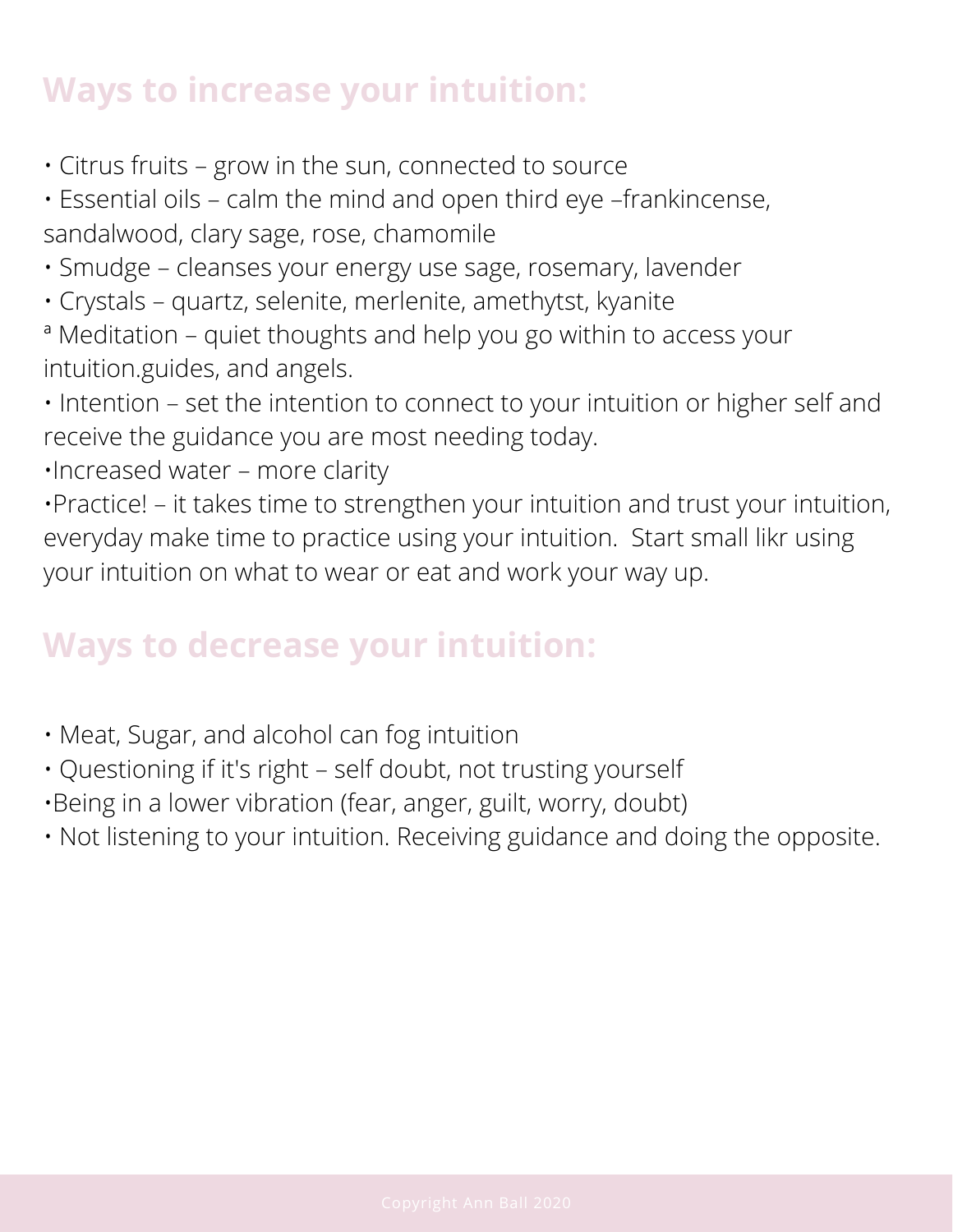## **How to use a:**

**Pendulum -** pull the string to centre it, then hold the top with your dominate hand and place your other hand underneath. Ask the pendulum to show you a yes and notice what way it moves, then ask for it to show you a no, again noticing what way it moves. Begin to ask the pendulum yes/no questions. Trust in the process and be open to whatever comes through. Just like the body yes/no start with questions you aren't too invested in and work your way up.

#### **Muscle Testing** -

 Stand with your feet hip width apart and your arms straight out. Ask yourself a yes question and push down on your arm. Notice if your arm stays strong or goes weak. Now ask yourself a no question and notice if your arm stays strong, or lowers. (this is best done with a partner)

Fingers - Make a circle with your index finger and thumb on both hands now loop them together. Now ask yourself a yes question and try to pull your fingers apart, they should stay strong. Now ask yourself a no question, your fingers might break apart.

Body swaying - Stand with your feet hip width apart, straight, tall and centred. Ask your body to show you a yes, allowing it to sway in whatever direction it wants to go. Now ask your body to show you a no, again allowing it to sway in any direction it wants. Be careful you don't fall over and you have a clear space around you. Start to ask your body yes/no questions.